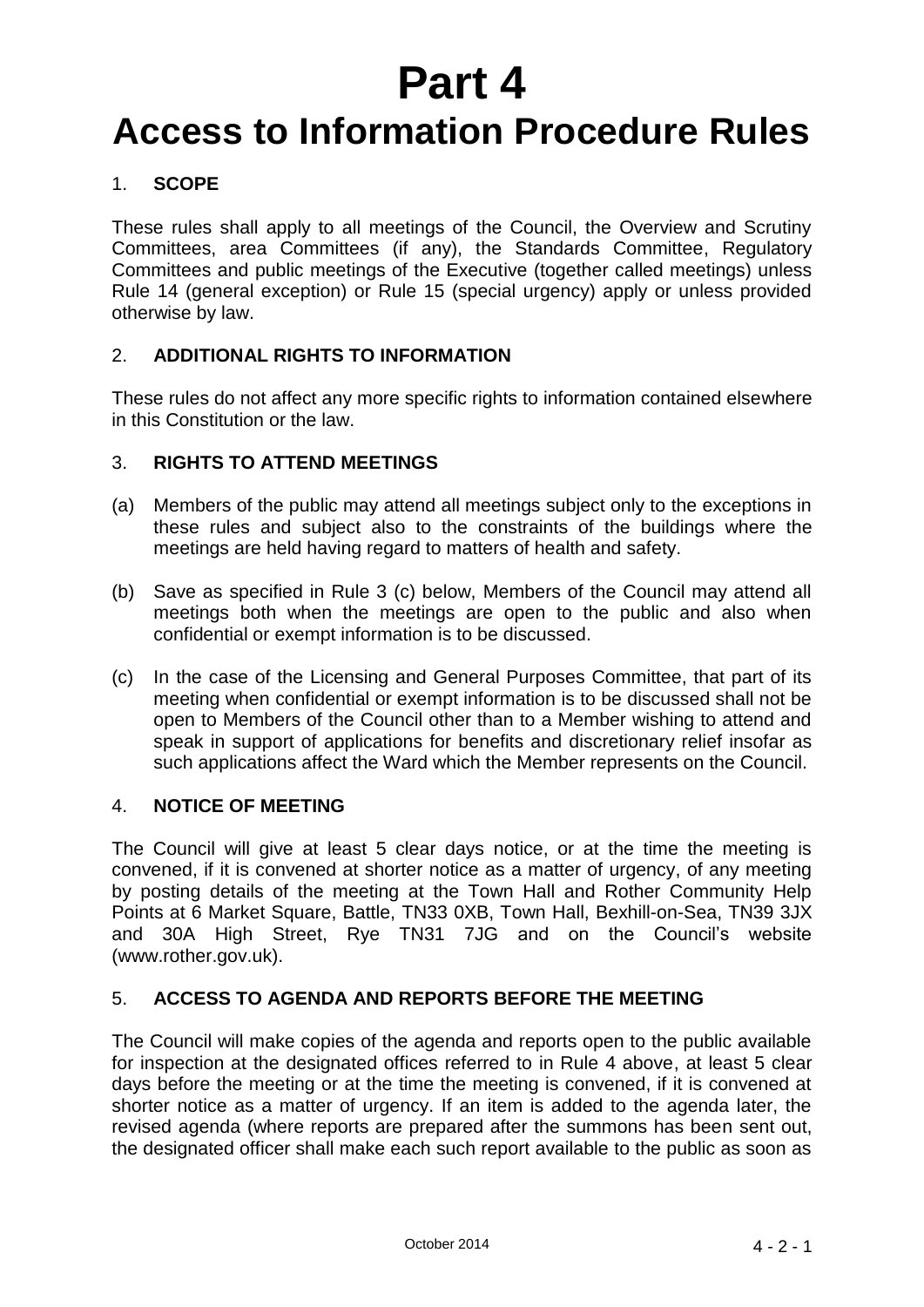the report is completed and sent to Councillors) will be open to inspection from the time the item was added to the agenda.

## 6. **SUPPLY OF COPIES**

The Council will supply copies of:

- (a) any agenda and reports which are open to public inspection;
- (b) any further statements or particulars necessary to indicate the nature of the items in the agenda; and
- (c) if the Head of Paid Service thinks fit, any other documents supplied to Councillors in connection with an item.

to any person on payment of a charge for postage and any other costs.

## 7. **ACCESS TO MINUTES ETC AFTER THE MEETING**

The Council will make available for inspection copies of the following for 6 years after a meeting:

- (a) the minutes of the meeting or records of decisions taken, together with reasons, for all meetings, excluding any part of the minutes of proceedings when the meeting was not open to the public or which disclose exempt or confidential information;
- (b) a summary of any proceedings not open to the public where the minutes open to inspection would not provide a reasonably fair and coherent record;
- (c) the agenda for the meeting; and
- (d) reports relating to items when the meeting was open to the public.

## 8. **BACKGROUND PAPERS**

#### 8.1 **List of background papers**

The report author will set out in every report a list of those documents (called background papers) relating to the subject matter of the report which in his/her opinion:

- (a) disclose any facts or matters on which the report or an important part of the report is based; and
- (b) have been relied on to a material extent in preparing the report;

but this does not include published works or those which disclose exempt or confidential information (as defined in Rule 10 below).

## 8.2 **Public inspection of background papers**

The Council will make available for public inspection for 4 years after the date of the meeting one copy of each of the documents on the list of background papers.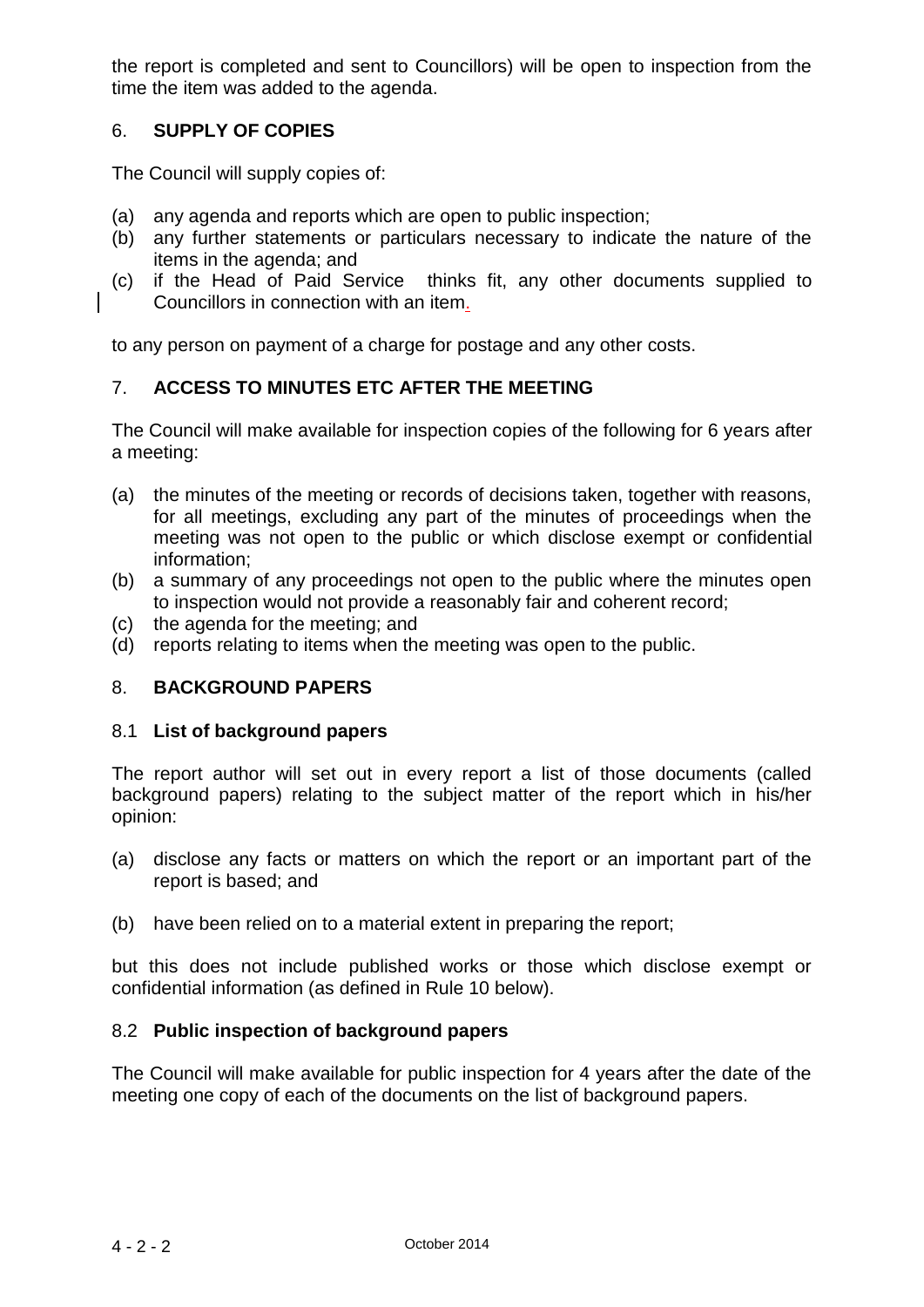## 9. **SUMMARY OF PUBLIC'S RIGHTS**

A written summary of the public's rights to attend meetings and to inspect and copy documents at the Community Help Points in Battle, Bexhill and Rye will be kept at and be available to the public at the Town Hall, Bexhill-on-Sea.

## 10. **EXCLUSION OF ACCESS OF THE PUBLIC TO MEETINGS**

The Local Authorities (Executive Arrangements) (Meetings and Access to Information) (England) Regulations 2012 introduced new procedures in relation to private meetings of the Executive and these are detailed at Paragraphs 22 and 23 of these Procedure Rules.

## 10.1 **Confidential information – requirement to exclude public**

The public must be excluded from meetings whenever it is likely in view of the nature of the business to be transacted or the nature of the proceedings that confidential information would be disclosed.

#### 10.2 **Exempt information – discretion to exclude public**

The public may be excluded from meetings whenever it is likely in view of the nature of the business to be transacted or the nature of the proceedings that exempt information would be disclosed.

Where the meeting will determine any person's civil rights or obligations, or adversely affect their possessions, Article 6 of the Human Rights Act 1998 establishes a presumption that the meeting will be held in public unless a private hearing is necessary for one of the reasons specified in Article 6.

#### 10.3 **Meaning of confidential information**

Confidential information means information given to the Council by a Government Department on terms which forbid its public disclosure or information which cannot be publicly disclosed by Court Order.

#### 10.4 **Meaning of exempt information**

Exempt information means information falling within the following categories under the Local Government (Access to Information) (Variation) Order 2006 [Statutory Instrument 2006 No. 88] which came into effect on 1 March 2006.

All local authority information which it is desired should not be disclosed has to be categorised under one or more of the "Exempt Information" reasons and subject to the public interest test. If the information does not fall under any one of the categories shown there is no basis under which the information can be deemed exempt and kept from the public domain.

When using these exemptions officers should have regard to the presumption for openness as stated in Part 2, Article 13 of the Council's Constitution. Particular attention is drawn to condition 10 which requires a public interest test to be made before maintaining an exemption.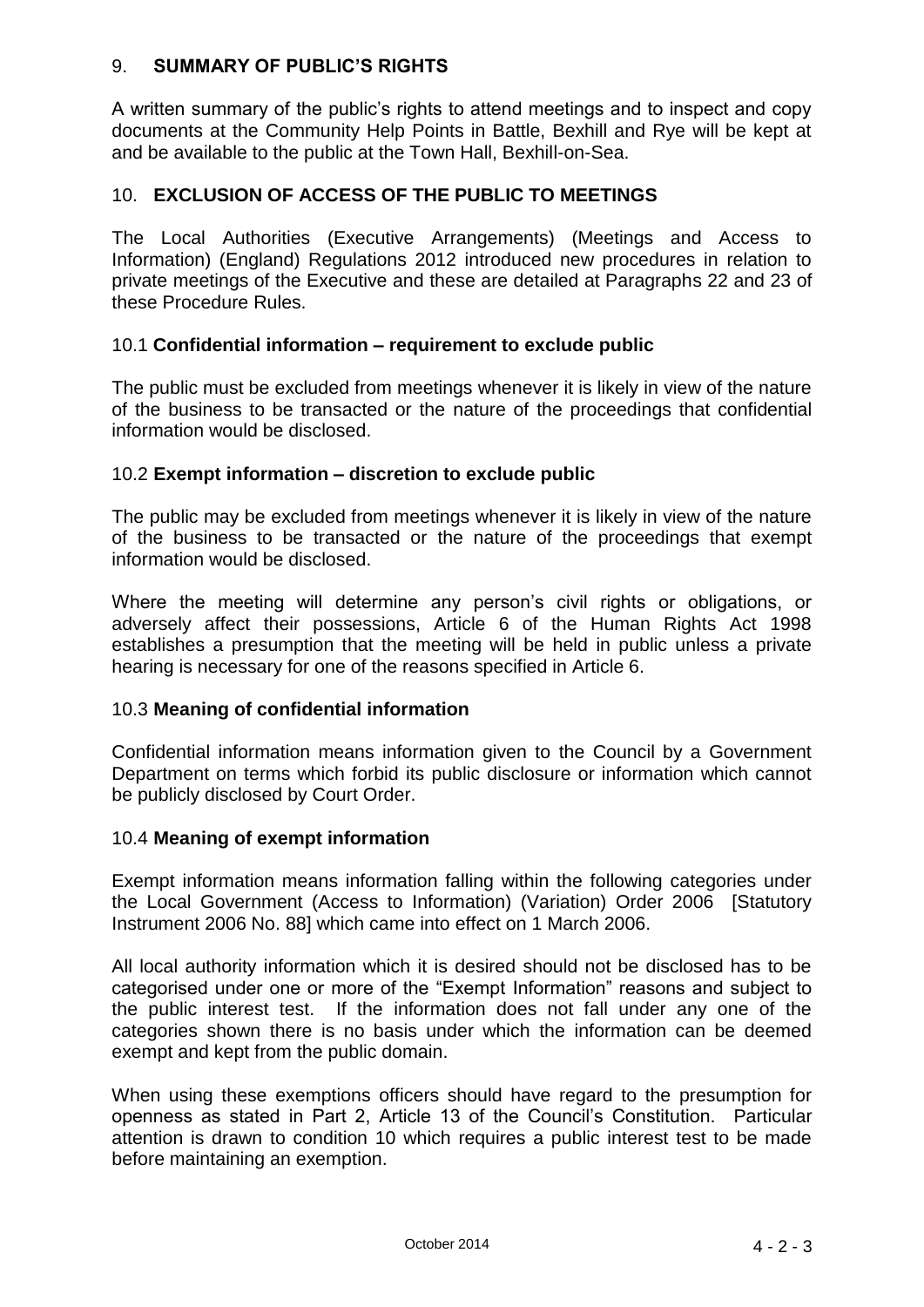|    | <b>Category</b>                                                                                                                                                                                                                                                                         | <b>Condition No.</b>                         |
|----|-----------------------------------------------------------------------------------------------------------------------------------------------------------------------------------------------------------------------------------------------------------------------------------------|----------------------------------------------|
| 1. | Information relating to any individual.                                                                                                                                                                                                                                                 | See conditions 9<br>and 10 below.            |
| 2. | Information which is likely to reveal the identity of an<br>individual.                                                                                                                                                                                                                 | See conditions 9<br>and 10 below.            |
| 3. | Information relating to the financial or business affairs of<br>any particular person (including the authority holding that<br>information).                                                                                                                                            | See conditions 8,<br>9, 10 and 12<br>below.  |
| 4. | Information relating to any consultations or negotiations,<br>or contemplated consultations or negotiations, in<br>connection with any labour relations matter arising<br>between the authority or a Minister of the Crown and<br>employees of, or office holders under, the authority. | See conditions 9,<br>10, 11 and 12<br>below. |
| 5. | Information in respect of which a claim to legal<br>professional privilege could be maintained in legal<br>proceedings.                                                                                                                                                                 | See conditions 9<br>and 10 below.            |
| 6. | Information which reveals that the authority proposes-<br>(a) to give under any enactment a notice under or by<br>virtue of which requirements are imposed on a person; or<br>(b) to make an order or direction under any enactment.                                                    | See conditions 9,<br>10 and 12 below.        |
| 7. | Information relating to any action taken or to be taken in<br>connection with the prevention, investigation or<br>prosecution of crime.                                                                                                                                                 | See conditions 9<br>and 10 below.            |

|    | <b>Conditions</b>                                                                                                                                                                                                                                                                                                                                                                                                     |
|----|-----------------------------------------------------------------------------------------------------------------------------------------------------------------------------------------------------------------------------------------------------------------------------------------------------------------------------------------------------------------------------------------------------------------------|
| 8. | Information is not exempt information if it is required to be registered under:<br>(a) the Companies Act 1985;<br>(b) the Friendly Societies Act 1974;<br>(c) the Friendly Societies Act 1992;<br>(d) the Industrial and Provident Societies Acts 1965 to 1978;<br>(e) the Building Societies Act 1986; or<br>(f) the Charities Act 1993.<br>"Financial or business affairs" includes contemplated as well as past or |
|    | current activities.                                                                                                                                                                                                                                                                                                                                                                                                   |
| 9. | Information is not exempt information if it relates to proposed development for<br>which the local planning authority may grant itself planning permission<br>pursuant to regulation 3 of the Town and Country Planning General<br>Regulations 1992.                                                                                                                                                                  |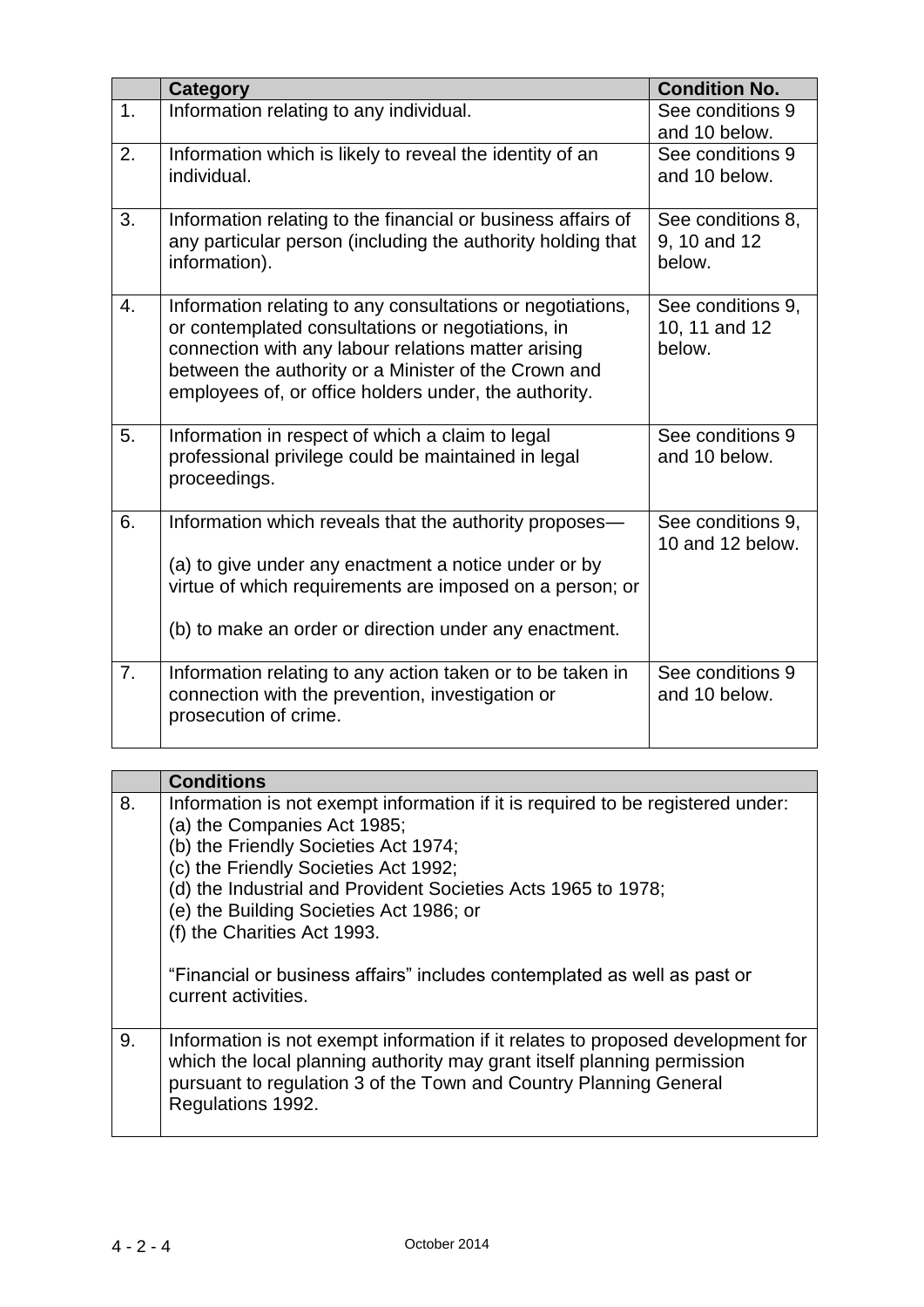| 10. | Information which:<br>(a) falls within any of paragraphs 1 to 7 above; and<br>(b) is not prevented from being exempt by virtue of paragraph 8 or 9 above,<br>is exempt information if and so long, as in all the circumstances of the case,<br>the public interest in maintaining the exemption outweighs the public interest<br>in disclosing the information.<br>For guidance on the application of the public interest test see Information<br>Commissioner Guidance at:                                                                                                                                               |
|-----|---------------------------------------------------------------------------------------------------------------------------------------------------------------------------------------------------------------------------------------------------------------------------------------------------------------------------------------------------------------------------------------------------------------------------------------------------------------------------------------------------------------------------------------------------------------------------------------------------------------------------|
|     | http://www.ico.gov.uk/upload/documents/library/freedom_of_information/detai<br>led_specialist_quides/fep038_public_interest_test_v3.pdf                                                                                                                                                                                                                                                                                                                                                                                                                                                                                   |
|     | or seek advice from the Council's Monitoring Officer.                                                                                                                                                                                                                                                                                                                                                                                                                                                                                                                                                                     |
| 11. | "Labour relations matter" means:<br>(a) any of the matters specified in paragraphs (a) to (g) of section $218(1)$ of<br>the Trade Union and Labour Relations (Consolidation) Act 1992 (matters<br>which may be the subject of a trade dispute, within the meaning of that Act);<br>or<br>(b) any dispute about a matter falling within paragraph (a) above;<br>and for the purposes of this definition the enactments mentioned in<br>paragraph (a) above, with the necessary modifications, shall apply in relation<br>to office-holders under the authority as they apply in relation to employees of<br>the authority; |
|     | "Office-holder", in relation to the authority, means the holder of any paid office<br>appointments to which are or may be made or confirmed by the authority or<br>by any joint board on which the authority is represented or by any person<br>who holds any such office or is an employee of the authority.<br>"Employee" means a person employed under a contract of service.                                                                                                                                                                                                                                          |
|     |                                                                                                                                                                                                                                                                                                                                                                                                                                                                                                                                                                                                                           |
| 12. | "The authority" is a reference to the council or a committee or sub-committee<br>of the council or a joint committee of more than one council.                                                                                                                                                                                                                                                                                                                                                                                                                                                                            |

## 11. **EXCLUSION OF ACCESS BY THE PUBLIC TO REPORTS**

If the Head of Paid Service thinks fit, the Council may exclude access by the public to reports which in his or her opinion relate to items during which, in accordance with Rule 10, the meeting is likely not to be open to the public. Such reports will be marked "Not for publication" together with the category of information likely to be disclosed.

## 12. **PROCEDURE BEFORE TAKING KEY DECISIONS**

Subject to Rule 14 (general exception) and Rule 15 (special urgency), a key decision may not be taken unless:

(a) a document (called here a Forward Plan) has been published in connection with the matter in question;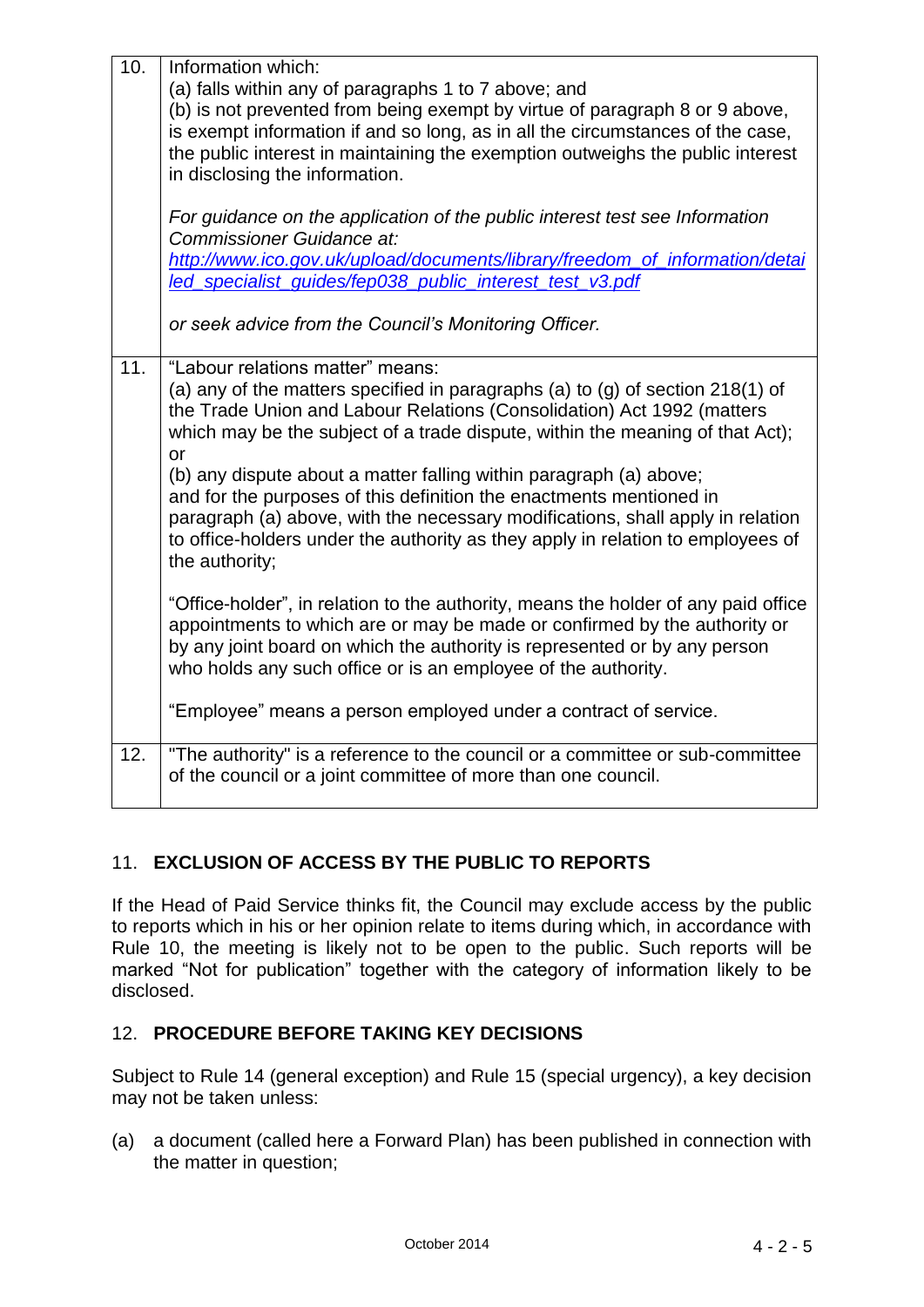- (b) at least 5 clear (consecutive) days have elapsed since the publication of the Forward Plan; and
- (c) where the decision is to be taken at a meeting of the Executive, notice of the meeting has been given in accordance with Rule 4 (notice of meetings).

## 13. **THE FORWARD PLAN**

#### 13.1 **Period of Forward Plan**

Forward Plans will be prepared by the Leader to cover a period of 4 months, beginning with the first day of any month. They will be prepared on a monthly basis and subsequent plans will cover a period beginning with the first day of the second month covered in the preceding plan. The Forward Plan will be made available for inspection by the public at the Council offices and on the Council's website.

#### 13.2 **Contents of Forward Plan**

The Forward Plan will contain matters which the Leader has reason to believe will be the subject of a key decision to be taken by the Executive, officers, area Committees or under joint arrangements in the course of the discharge of an Executive function during the period covered by the plan. It will describe the following particulars in so far as the information is available or might reasonably be obtained:

- (a) the matter in respect of which a decision is to be made;
- (b) where the decision maker is an individual, his/her name and title, if any and where the decision maker is a body, its name and a list of its members;
- (c) the date on which, or the period within which, the decision is to be made;
- (d) a list of the documents submitted to the decision maker for consideration in relation to the matter in respect of which the key decision is to be made;
- (e) the address from which, subject to any prohibition or restriction on their disclosure, copies of, or extracts from, any document listed is available;
- (f) that other documents relevant to those matters may be submitted to the decision maker; and
- (g) the procedure for requesting details of those documents (if any) as they become available.

## 14. **GENERAL EXCEPTION**

If a matter which is likely to be a key decision has not been included in the Forward Plan, then subject to Rule 15 (special urgency), the decision may still be taken if:

- (a) the decision must be taken by such a date that it is impracticable to defer the decision until it has been included in the next Forward Plan and until the start of the first month to which the next Forward Plan relates;
- (b) the Head of Paid Service has informed the Chairman of the relevant Overview and Scrutiny Committee, or if there is no such person, each Member of that Committee in writing, by notice, of the matter to which the decision is to be made;
- (c) the Head of Paid Service has made copies of that notice available to the public at the offices of the Council; and
- (d) at least 5 clear days have elapsed since the Head of Paid Service complied with (b) and (c).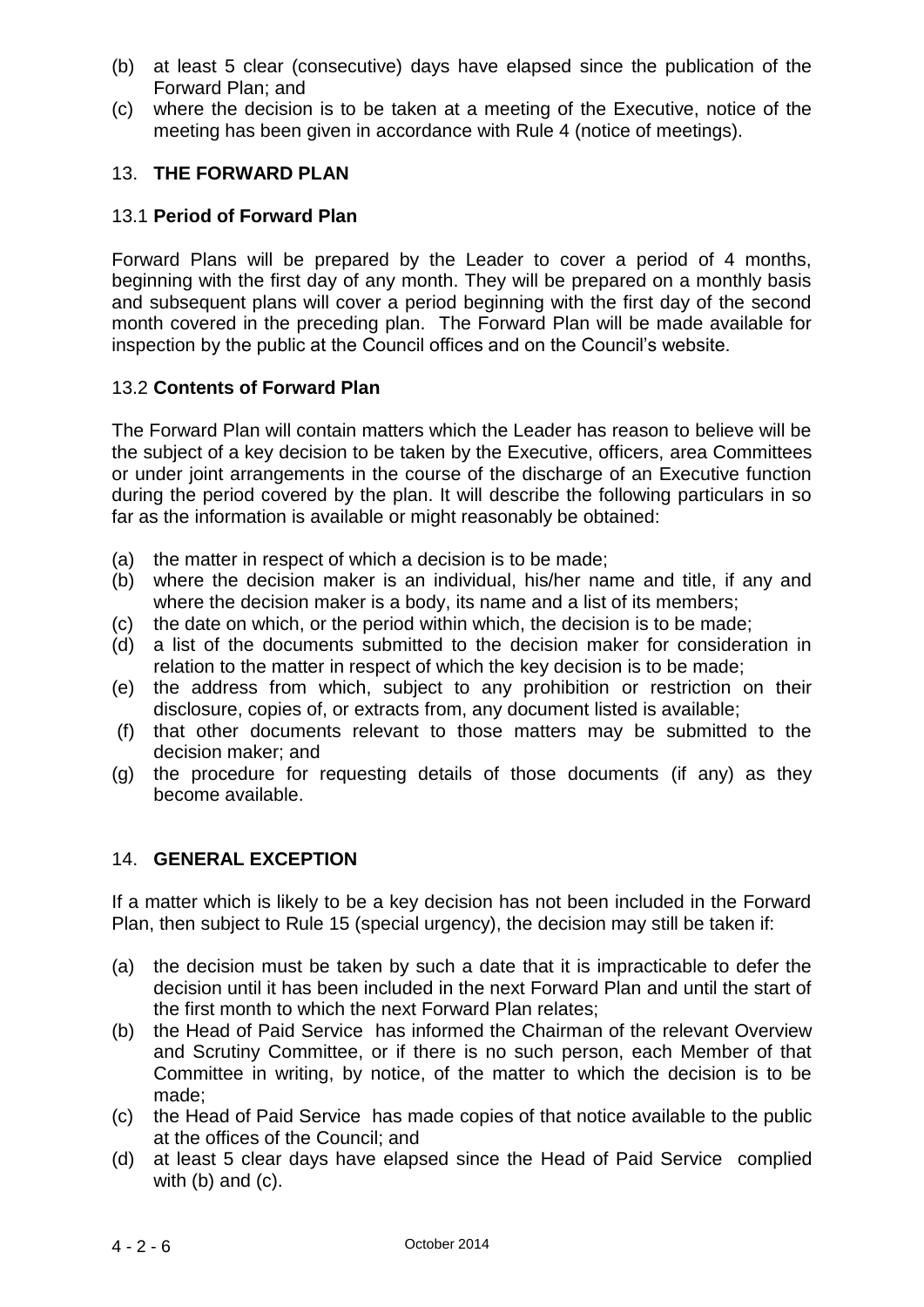As soon as reasonably practicable after the Head of Paid Service has complied with the above he or she must make available at the offices of the relevant local authority a notice setting out the reasons why compliance with the publicity requirements are impractical and publish the notice on the Council's website.

## 15. **SPECIAL URGENCY**

If by virtue of the date by which a key decision must be taken Rule 14 (general exception) cannot be followed, then the decision can only be taken if the decision taker (if an individual) or the Chairman of the body which is to make the decision, obtains the agreement of the Chairman of the relevant Overview and Scrutiny Committee that the taking of the decision cannot be reasonably deferred. If there is no Chairman of the relevant Overview and Scrutiny Committee, or if the Chairman of the relevant Overview and Scrutiny Committee is unable to act, then the agreement of the Chairman of the Council, or in his/her absence the Vice-Chairman will suffice.

As soon as reasonably practicable after the Head of Paid Service has complied with the above he or she must make available at the offices of the relevant local authority a notice setting out the reasons why compliance with the publicity requirements are impractical and publish the notice on the Council's website.

## 16. **REPORT TO COUNCIL**

## 16.1 **When the Overview and Scrutiny Committees can require a report**

If an Overview and Scrutiny Committee thinks that a key decision has been taken which was not:

- (a) included in the Forward Plan; or
- (b) the subject of the general exception procedure; or
- (c) the subject of an agreement with the relevant Overview and Scrutiny Committee Chairman, or the Chairman/Vice-Chairman of the Council under Rule 15;

the Committee may, by resolution passed at a meeting, require the Executive to submit a report to the Council within such reasonable time as the Committee specifies. The power to require a report rests with the Committee, but is also delegated to the Head of Paid Service, who shall by notice require such a report on behalf of the Committee when so requested by the Chairman or any 5 Members.

## 16.2 **Executive's report to Council**

The Executive will prepare a report for submission to the next available meeting of the Council. However, if the next meeting of the Council is within 7 clear days of receipt of the written notice, or the resolution of the Committee, then the report may be submitted to the meeting after that. The report to Council will set out particulars of the decision, and if the Leader is of the opinion that it was not a key decision the reasons for that opinion.

## 16.3 **Quarterly reports on special urgency decisions**

The Leader will submit quarterly reports to the Council if any Executive decisions have been taken in the circumstances set out in Rule 15 (special urgency) in the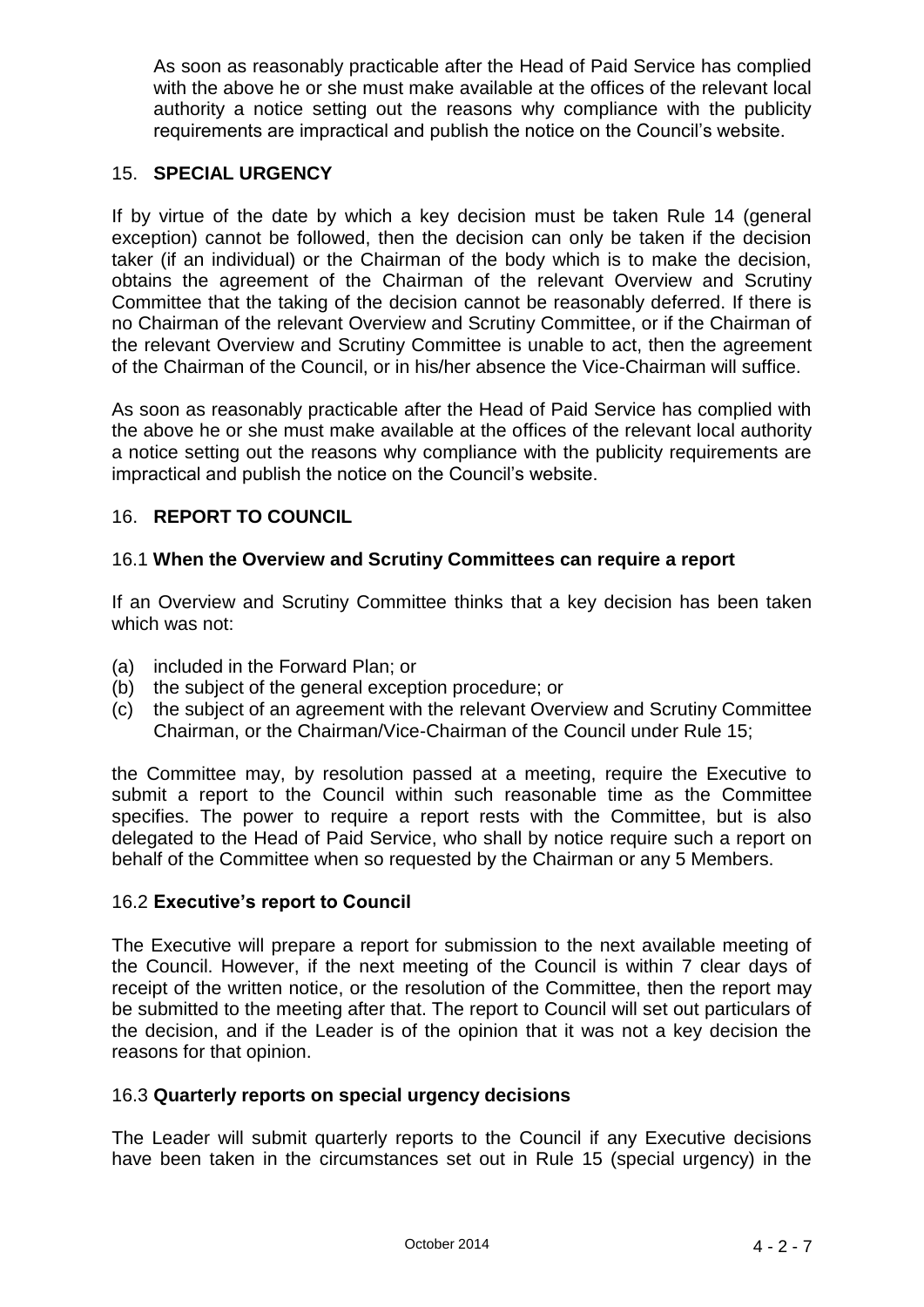preceding 3 months. The report will include the number of decisions so taken and a summary of the matters in respect of which those decisions were taken.

## 17. **RECORD OF DECISIONS**

After any public meeting of the Executive, whether or not it is one to which paragraph 10 applies, the Head of Paid Service or his/her nominee will produce a record of every decision taken at that meeting as soon as practicable. The record will include a statement of the reasons for each decision and any alternative options considered and rejected at that meeting. The record will also include any conflicts of interest relating to the matter(s) decided declared by any Member of the Executive and a note of any dispensation granted by the Head of Paid Service in respect thereof.

## 18. **ATTENDANCE AT MEETINGS OF THE EXECUTIVE**

- (a) Notice of public meetings of the Executive, whether or not it is one to which paragraph 10 applies, will be served on all Members of the Council at the same time as notice is served on Members of the Executive.
- (b) Public meetings of the Executive may only take place in the presence of the Head of Paid Service, or the Chief Finance Officer, or the Monitoring Officer or their nominee with responsibility for recording and publicising the decisions.

## 19. **KEY DECISIONS BY OFFICERS**

#### 19.1 **Record of individual decision**

As soon as reasonably practicable after a key decision has been taken by an officer, he/she will prepare, or instruct the Head of Paid Service to prepare, a record of the decision, a statement of the reasons for it and any alternative options considered and rejected. The record will also include any conflicts of interest declared by any Member of the Executive consulted by the officer and which relates to the decision and a note of any dispensation granted by the Head of Paid Service in respect thereof.

#### 20. **OVERVIEW AND SCRUTINY COMMITTEES ACCESS TO DOCUMENTS**

#### 20.1 **Rights to copies**

The Overview and Scrutiny Committees (including its Sub-Committees) will be entitled to copies of any document which is in the possession or control of the Executive and which contains material relating to any business transacted at a public meeting of the Executive, whether or not it is one to which paragraph 10 applies.

## 21. **ADDITIONAL RIGHTS OF ACCESS FOR MEMBERS**

#### 21.1 **Material relating to previous business**

All Members will be entitled to inspect any document which is in the possession or under the control of the Executive and which contains material relating to any business previously transacted unless it contains exempt information falling within paragraphs 1-2, 4-5 and 7 of the categories of exempt information.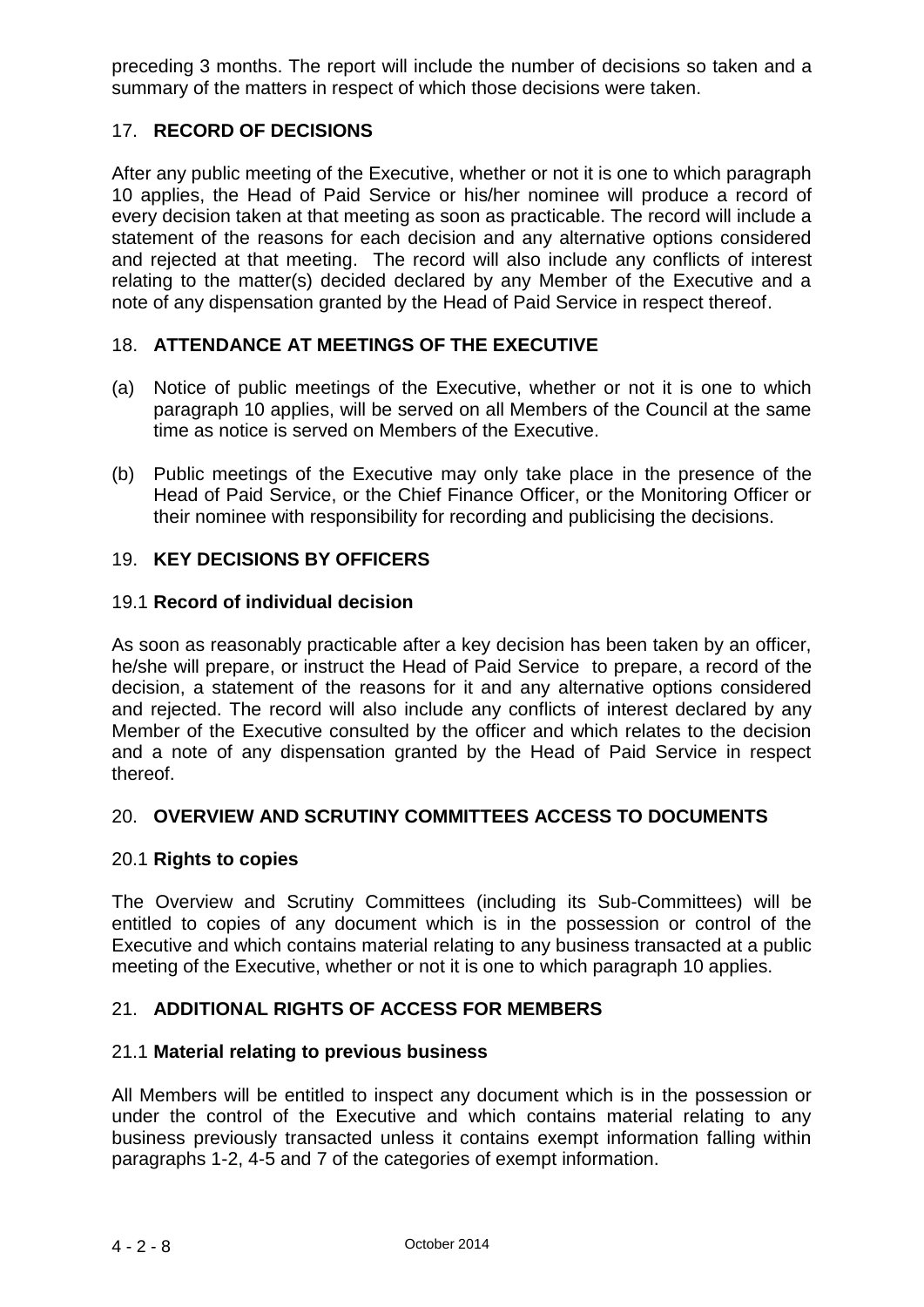## 21.2 **Material relating to key decisions**

All Members of the Council will be entitled to inspect any document (except those available only in draft form) in the possession or under the control of the Executive which relates to any key decision unless it contains information falling within the paragraphs as stated in Rule 21.1 above.

#### 21.3 **Nature of rights**

These rights of a Member are additional to any other right that he/she may have.

## **22. EXCLUSION OF ACCESS OF THE PUBLIC TO PRIVATE EXECUTIVE MEETINGS**

At least 28 clear (consecutive) days before notice is given of a private meeting, the Head of Paid Service must make available, at the Council offices, a notice of the intention to hold a meeting in private and publish it on the Council's website. The notice must include a statement of the reasons for the meeting to be held in private.

A private meeting of the Executive (Cabinet) will only be held to consider legitimate business that is confidential or exempt in accordance with the descriptions in Schedule 12A to the 1972 Local Government Act (Access to Information: exempt information), as amended and detailed at Paragraph 10.4 above.

If any representations are made during the 28 day notice period, the Head of Paid Service will consider the representations, in consultation with the Leader of the Council and determine whether or not the meeting, or part thereof, will be held in private.

At least 5 clear days before the private meeting, the Head of Paid Service must make available at the Council offices a further notice of the intention to hold the meeting, or part thereof, in private and publish it on the Council's website. The publication of the formal Agenda for the meeting will constitute this notice.

The notice must include a statement of the reasons for the meeting to be held in private, details of any representations received by the Head of Paid Service about why the meeting should be open to the public and a statement of the response to any such representations.

## **23. EXCLUSION OF ACCESS OF THE PUBLIC TO URGENT PRIVATE EXECUTIVE MEETINGS**

Where the date by which a private meeting, or part thereof, must be held makes compliance with the 28 day notice period impracticable, the meeting may only be held in private where the Head of Paid Service has obtained agreement from —

(a) the chairman of the overview and scrutiny committee; or